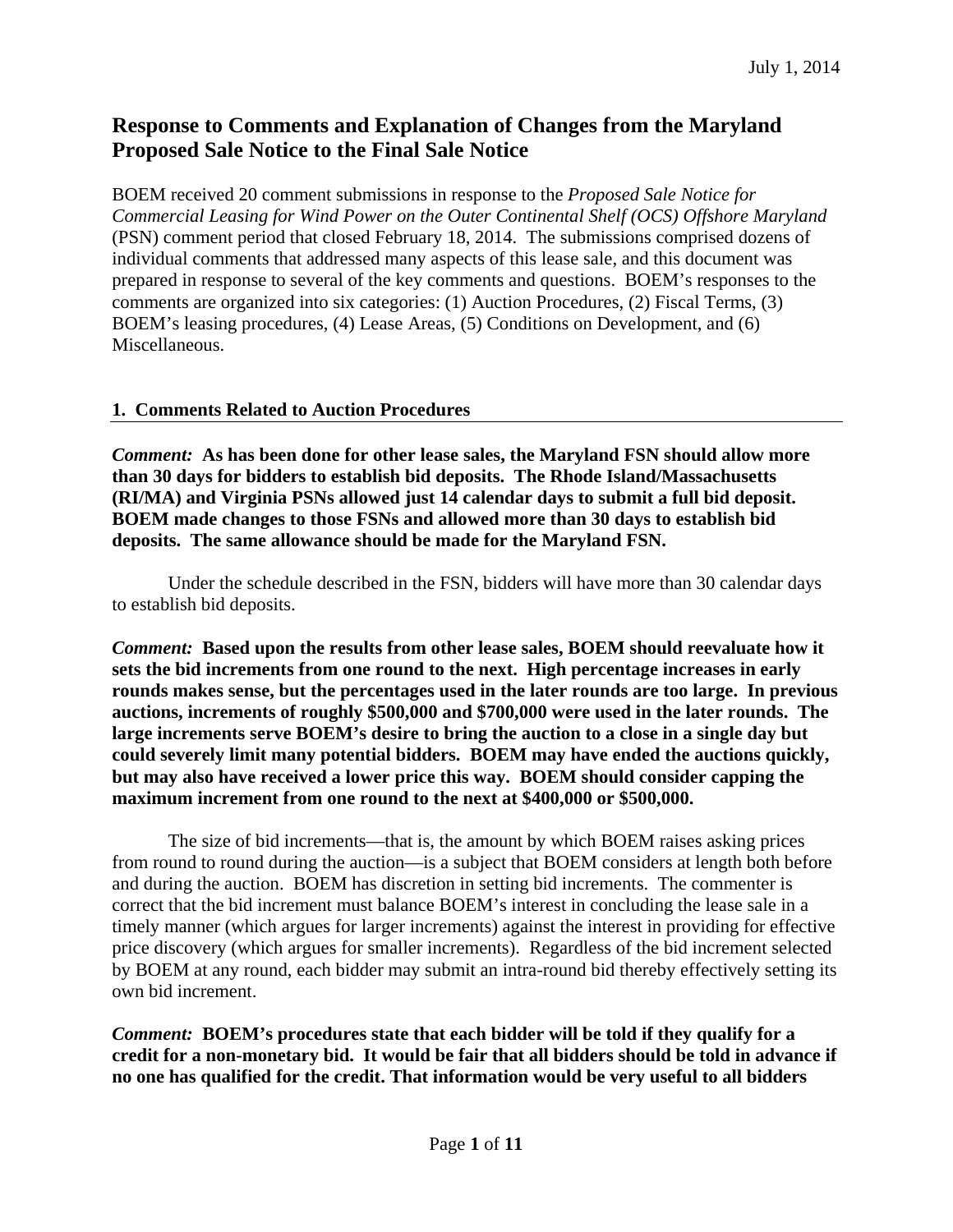## **and providing that information would not create any advantages for any one bidder over another.**

BOEM has a policy to not disclose the status of credit qualifications prior to conclusion of the auction. BOEM does not believe that knowledge in advance that no one qualified for the credit would be useful.

#### *Comment***: BOEM should avoid withdrawing blocks prior to lease execution, but should follow its established procedure for doing so, as discussed in BOEM's June 4, 2013 "Response to Comments and Explanation of Changes from the RI/MA PSN to the FSN".**

 BOEM anticipates following the same procedure as outlined for previous lease sales. BOEM does not anticipate withdrawing blocks or reducing their size prior to lease execution. BOEM reserves this right to preserve its flexibility in the event of some unanticipated event. However, in the unlikely event that a lease area included in a winning bid is withdrawn or reduced, the winning bidder will be given the right to renege without penalty on the remaining lease areas in its bid. Should the bidder choose to acquire the remaining lease areas, the purchase price will be scaled down on a pro rate basis reflecting the most recent round's asking prices for the lease areas included in the winning bid and the pro rata reduction in lease area acreage. In addition, if we exercise this right, we will refund your bid deposit without interest pursuant to 585.224(f).

# *Comment:* **BOEM should not allow a bidder who chooses to bid on one lease area to then switch to the other lease area if they are outbid on their first choice. This encourages developers in weaker economic positions to try to drive up the price on the other lease area if they are initially unsuccessful and increases the likelihood that they may secure a site with no ability or intention to build.**

BOEM does not believe that an auction format that allows for the switching of bids will encourage bidding simply to drive prices up. A bidder may be bound by any bid that it submits, and hence may be obligated to pay for actions that serve only to raise prices for competing bidders. In contrast, the proposed alternative would lock a bidder into the initially selected lease area for the duration of the auction. While this could result in lower bids, it would come at some disadvantage to the bidders in terms of restricted bidding flexibility and serves to mitigate the informational advantages of holding a simultaneous ascending auction. Bidders on single lease areas would be required to select their preferred area in the first round, and would not have an opportunity to move their bid to another lease area for the duration of the auction, even if the asking prices for their preferred area rose sharply relative to the non-selected area.

# *Comment:* **BOEM should refund bid deposits to non-winners more quickly than it has following previous auctions.**

The Virginia and RI/MA FSN provided that BOEM would refund bid deposits to nonwinners following the completion DOJ's anti-trust review. The Maryland PSN and FSN has described a process whereby the bid deposits will be returned earlier, directly following BOEM's announcement of the provisional winner.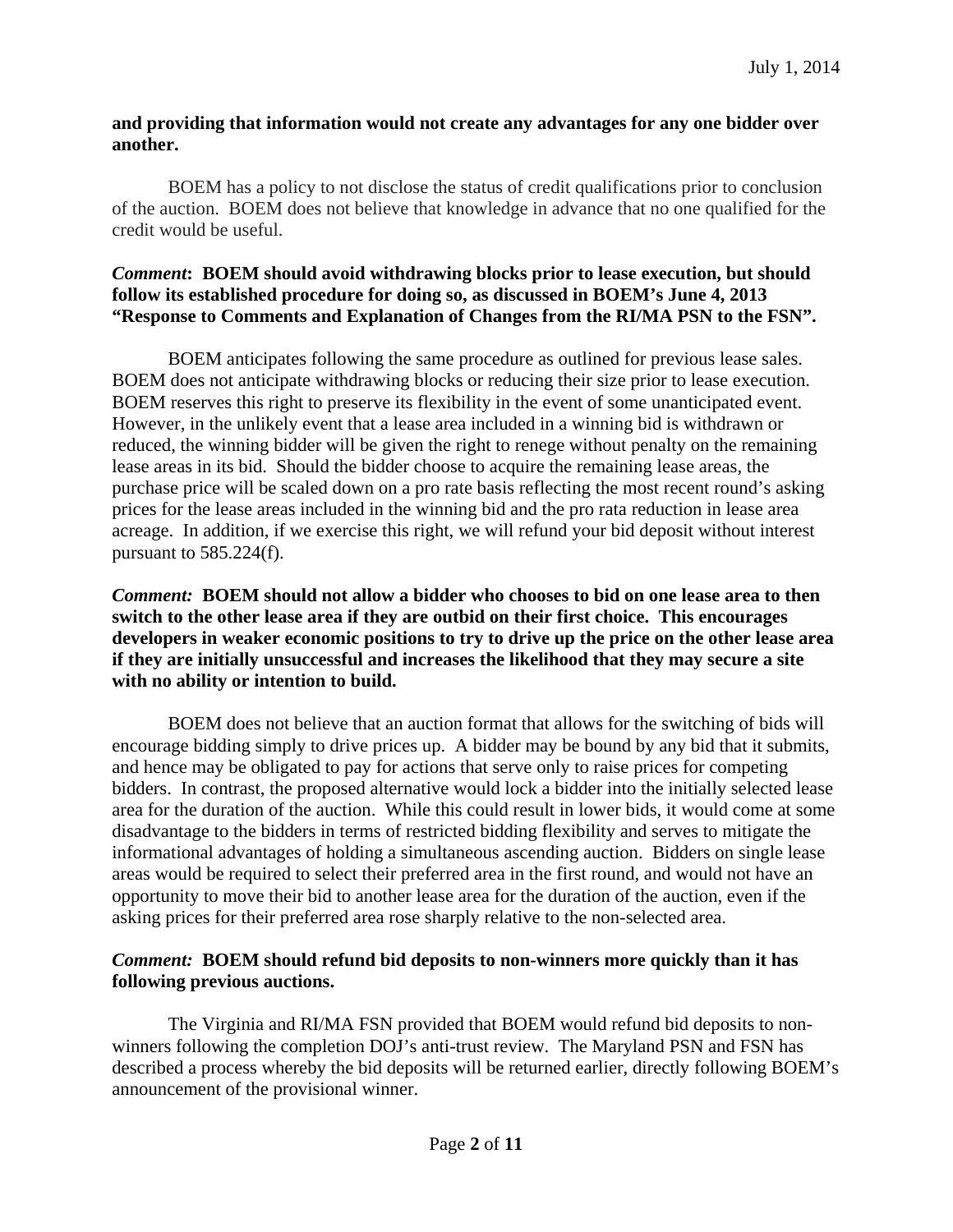*Comment:* **BOEM should have separate bid minima for the two Maryland lease areas – as was done in the RI/MA FSN. BOEM should take the approach it followed in the RI/MA FSN for two areas with "significantly dissimilar attributes," which "taken together . . . tend to indicate that the North LA is a more competitive and cost effective area for near term commercial development" (National Renewable Energy Laboratory Final Technical Evaluation), and adopt a \$2/acre minimum in the North LA and \$1/acre in the South.** 

The commenter is correct that the two lease areas in this case have dissimilar attributes (indeed, no two lease areas will ever be identical). However, in this case, we do not believe that the difference between the areas is so great as to require an adjustment to the minimum bids for the two areas.

*Comment:* **Should the Maryland Public Service Commission create a State selection criteria designation, we strongly urge BOEM to consider incorporating these criteria into determinations of nonmonetary factors in a multi-factor benefit context. This would ensure that the State of Maryland and its ratepayers' priorities are represented in the auction bid consideration. It would also help to de-risk the project and ensure it is built to maximize economic value.** 

In the past, BOEM has stated that the explicit and contractual support of an affected state (e.g., a Joint Development Agreement, or JDA) represents a significant development advantage for a bidder. Accordingly, BOEM has given a non-monetary credit to any company holding this advantage in the RI/MA lease sale. However, the JDA in that case was executed following a competitive process and in circumstances unique to that situation. BOEM is open to consideration of such factors in the future on a case-specific basis, under circumstances that are not currently present in the case of Maryland.

*Comment:* **BOEM should clarify the multi-factoral discount. The MD PSN indicates that a Power Purchase Agreement (PPA) or a Maryland Public Service Commission-issued Offshore Renewable Energy Certificate (OREC) order would qualify for the multi-factor discount. BOEM should clarify what would happen if a project was selling to another state.** 

 BOEM suggests referring to the section entitled "Credit Factor Definitions" in the Maryland PSN and FSN for a definition of what criteria a PPA must meet in order to qualify for a multi-factor credit. BOEM has not specified that a qualifying PPA must be held in any specific state. The Maryland Public Service Commission will define the terms of OREC issuance in its forthcoming regulations.

*Comment:* **The PSN proposes that holders of a 250 MW PPA or a Maryland OREC Order would each a credit of up to 25%. The credits should not be the same for each option. With ORECs limited to only 200 MW that agreement should be weighted less than a 250 MW PPA.**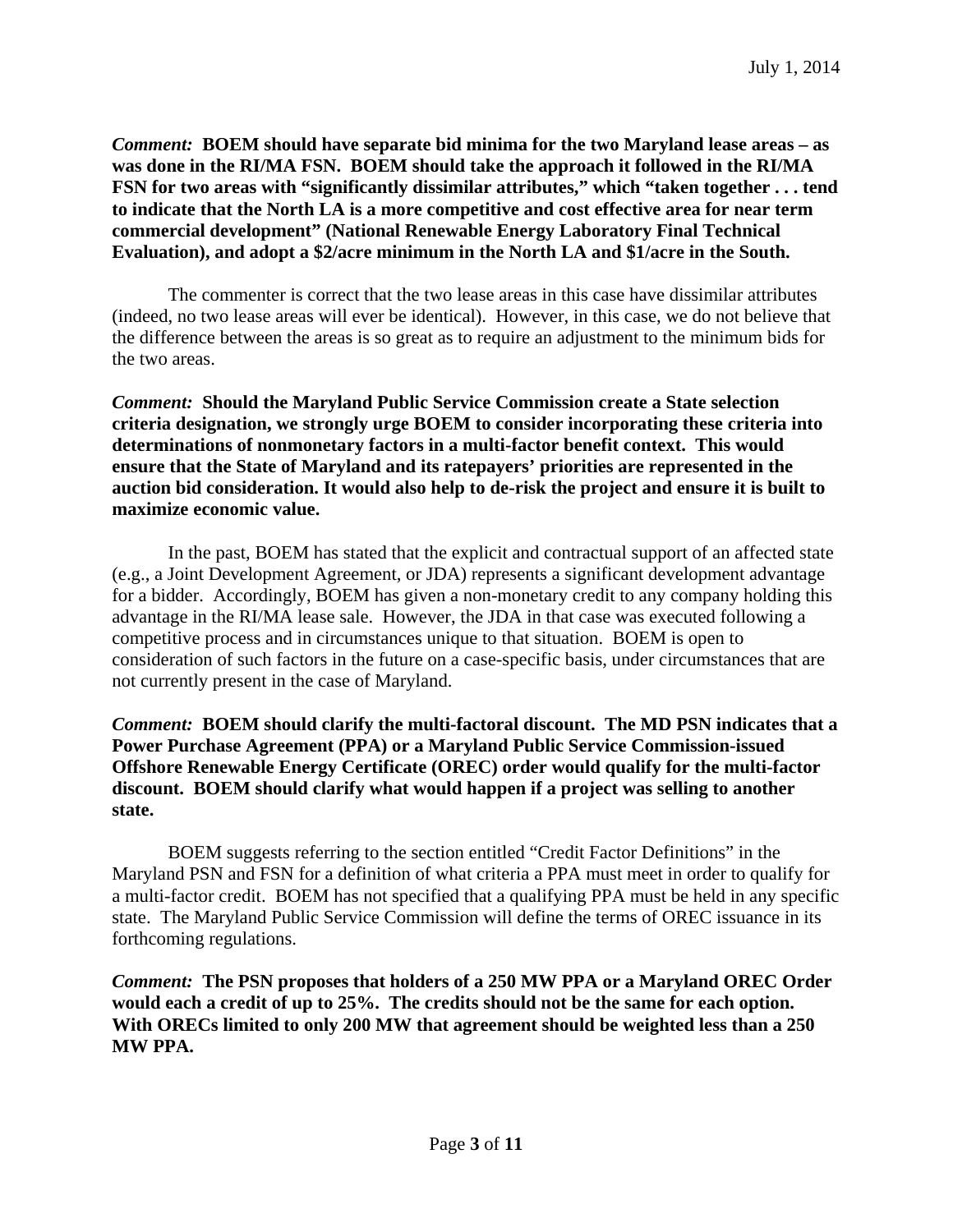The bidder is correct that it could be appropriate to provide a 20% credit for an OREC for a 200 MW project, and a 25% credit for a PPA of 250 MW. After much deliberation, BOEM has decided to provide up to 25% for either factor. BOEM believes that an OREC award for a 200 MW project represents a State-sponsored development advantage that is worth the full 25% credit amount on par with a 250 MW PPA.

*Comment:* **BOEM should consider how the nonmonetary credit is determined. A PPA or a Maryland OREC Order has a specific value. It is not right that as the auction prices rise the credit value continues to rise with it. There should be a maximum value to the credit so it would not continue to escalate later in an auction. The PSN describes a system whereby the value of the credit continues to rise but the value of the agreement towards the eventual success of an offshore project is fixed.** 

 The proposed alternative would provide for up to a maximum dollar benefit for possession of a PPA or OREC. Such an arrangement would require that BOEM estimate the dollar magnitude of that uncertain value for each bidder. It is not clear how BOEM could make such an informed estimate. Instead, BOEM makes an assessment of the proportion of any bid which it will allow as a credit. Since it is reasonable to assume that the value of the credit increases with project value, and anticipated project value increases with the bid, it follows that simply applying the credit to the bid amount is an appropriate way to calculate the applicable dollar amount of the credit.

## **2. Comments Related to Fiscal Terms**

#### *Comment***: BOEM should reduce the operating fee rate to below 2%.**

 Several commenters recommended reducing the operating fee rate from 2%. The commenters note that while the default rate in 30 CFR 585.506(c)(1) is 0.02, BOEM is allowed to "reduce or waive the fee rate under 585.510, when the BOEM Director "determines that it is necessary to encourage continued or additional activities." One of the comments further notes that Congress' direction that Interior obtain a "fair return" to the United States for interests conveyed under section  $8(p)$  of the OCSLA, 43 USC 1344 $(p)(2)$ ,  $(p)(4)$ , does not require BOEM to set significant operating rates. Congress used the term "fair return" rather than "fair market value", which seems to invite a wider range of factors beyond monetary value. Pursuant to the OCSLA, BOEM must ensure that the government receives a fair return for leases and grants issued on the OCS. BOEM has determined that a 2% operating fee rate throughout the term of the lease does not threaten the government's ability to receive a fair return and is in accordance with the default operating fee specified in 30 CFR 585.506.

# **Comment: BOEM should clarify if there is a minimum amount for the SAP bond that will be required.**

 As discussed in 30 CFR 585.517, BOEM will base the determination for the amounts of the SAP, COP, and decommissioning financial assurance requirements on estimates of the cost to meet all accrued lease obligations. At a minimum, BOEM expects to require enough financial assurance to cover one year's rent.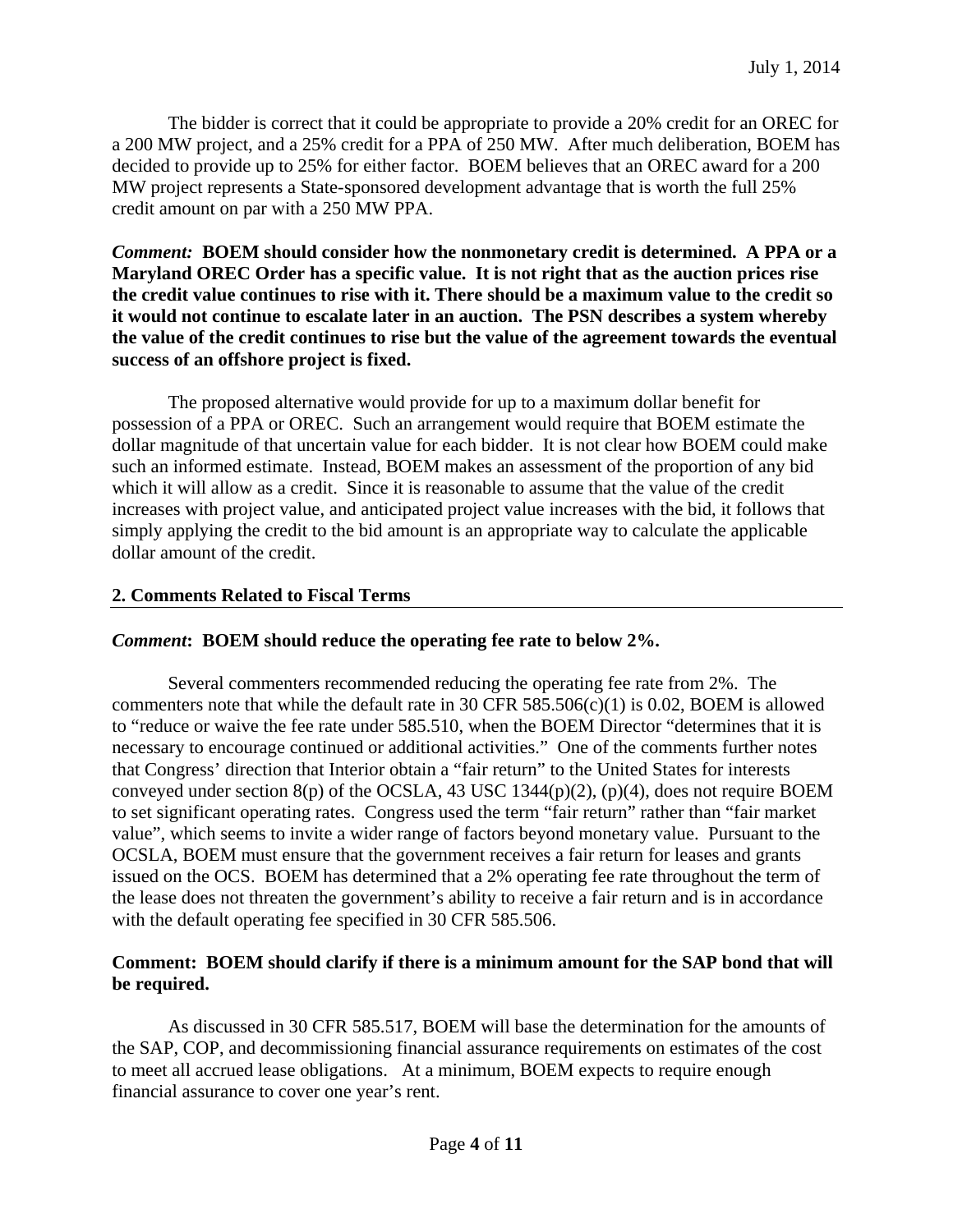# *Comment:* **Regarding the financial assurance requirement for a surety bond, would a letter of credit issued by a bank be acceptable? Would there be any restrictions on which banks would be acceptable?**

 Acceptable forms of financial assurance for the leases to be offered offshore Maryland are discussed in the Final Sale Notice, in accordance with 30 CFR 585.526 through 585.529.

#### **3. Comments on BOEM's Leasing Process**

*Comment:* **BOEM should consult with neighboring states. A regional framework would be best to support development in the Maryland Wind Energy Area (WEA) and would serve to minimize regional environmental issues of concern that would otherwise surface later in the development process.** 

BOEM participates in a regional planning body called the "Mid-Atlantic Regional Planning Body [Mid-Atlantic RPB]" that includes representatives from Maryland, Virginia, Delaware, New York and New Jersey. BOEM recognizes the importance of stakeholder engagement in the planning and leasing process and encourages participation from all user groups and stakeholders throughout the process. The RPB leverages existing efforts underway by states and regional entities, and engages stakeholders and technical experts at every key step. BOEM also works directly with federal, state, local and tribal governments through intergovernmental Renewable Energy Task Forces and coordinates through public information meetings in many of the Atlantic states to help keep interested stakeholders updated on major renewable energy milestones.

*Comment:* **BOEM should include the Delaware Coastal Management Program (DCMP) in its coordination efforts when reviewing activities within this designated offshore area. As such, the DCMP would appreciate being kept abreast of developments within the Maryland WEA, and the proposed lease sales specifically so that we may provide any relevant data and information on coastal resource impacts.** 

 During the preparation of the Mid-Atlantic EA, BOEM recognized the regional aspect of offshore wind development, and as such, prepared a regional consistency determination for four Mid-Atlantic States, which includes Delaware. If a Lessee submits a SAP that shows changes in impacts from those identified in the regional consistency determination prepared for the action analyzed in the Mid-Atlantic EA, BOEM may determine that the SAP is subject to a consistency certification. In that case, the Lessee would submit a consistency certification under 15 CFR Part 930, Subpart E. BOEM would then submit the SAP and consistency certification to the affected State(s) for CZMA review.

#### **4. Comments Regarding BOEM's Lease Areas**

*Comment:* **The Maryland lease areas pose navigational safety risks to deep-draft commercial vessels that navigate south after exiting the Traffic Separation Scheme (TSS) and to coastal tug and barge traffic that operates inshore of the deep-draft commercial**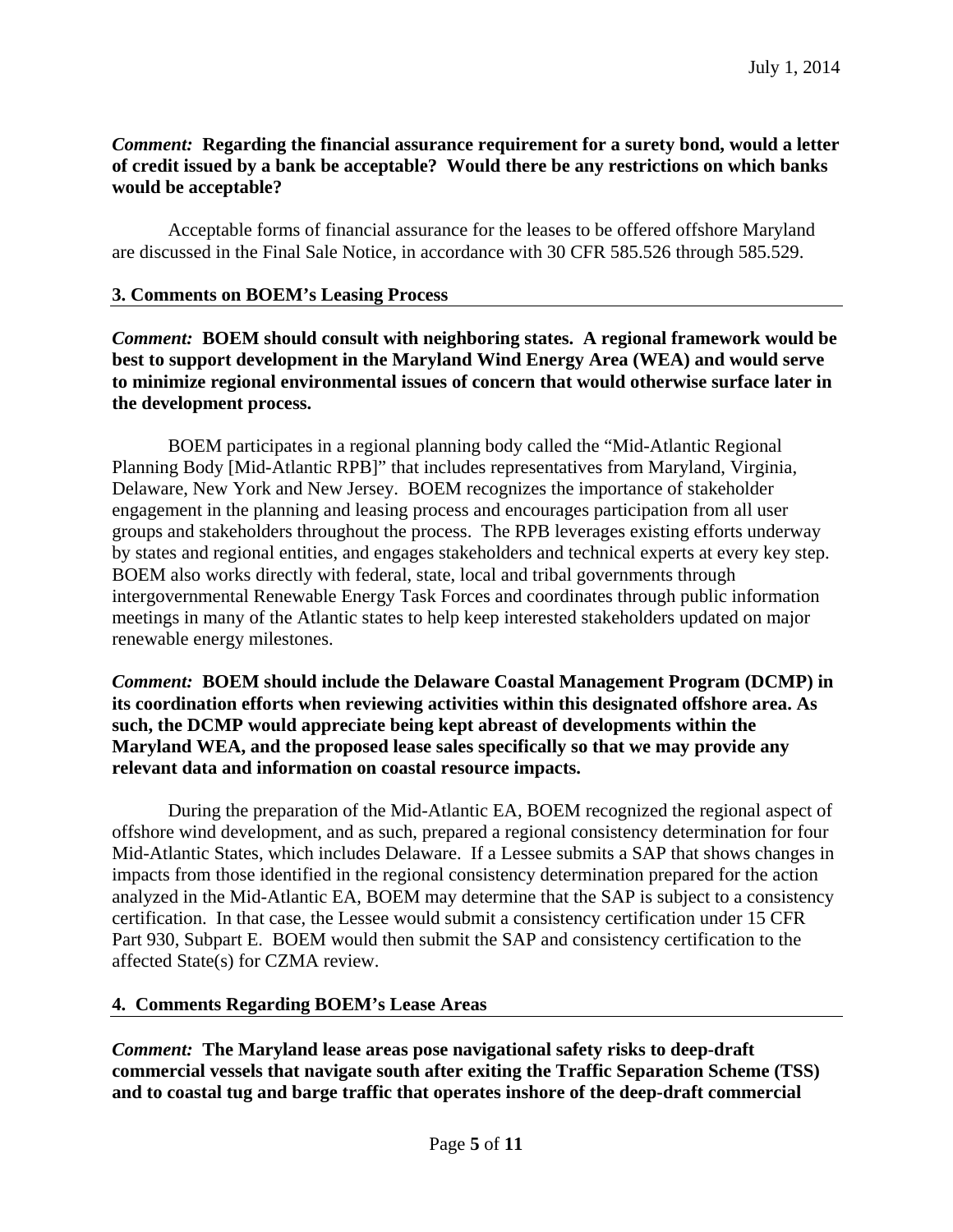**vessel traffic. BOEM should delay a final decision regarding the siting of the Maryland lease areas until the U.S. Coast Guard's (USCG) Atlantic Coast Port Access Route Study (ACPARS) is completed. This will ensure that state-by-state energy plans include a regional and national understanding of vessel operations. Adequate buffer zones are needed between commercial vessels and wind farm lease areas, which are currently set at 1 nmi and which we recommend be set at 2 nmi. In addition, we strongly recommend that BOEM modify the Maryland lease areas to align with USCG's recommended Alternative Routing Scenario 1 as the eastern edge of the WEA, as described in the USCG Fifth District's letter to BOEM dated April 22, 2013 posted on BOEM's website.** 

BOEM places a high priority on maritime safety and navigation concerns. These are major considerations for BOEM and BOEM strives to engage with the maritime community about these important issues.

BOEM's approach has been to actively seek USCG participation as early in the planning process as possible, and continue these engagement efforts as BOEM moves forward with leasing and specific plan reviews. The USCG sits on all twelve of BOEM's Intergovernmental Renewable Energy Task Forces, including Maryland, which were created to inform BOEM's offshore renewable energy authorization processes. For the past several years, BOEM and USCG staff have worked closely together to develop innovative methods of analyzing available Automatic Identification System (AIS) vessel traffic data.

In addition to working with USCG, BOEM also engages potentially affected maritime stakeholders, such as the American Waterways Operators (AWO), and potentially affected port authorities along the Atlantic Coast, to ensure BOEM considers their unique perspectives.

BOEM always strongly considers USCG's position and the information provided by maritime stakeholders during our planning process, which has resulted in the reduction of a number of our planning areas to accommodate for vessel traffic. For example, BOEM removed over 25,000 acres from our Virginia wind planning area, and has reduced the area included in our Maryland Request for Interest by approximately half. In some instances, the potential for conflict cannot be fully resolved in the early stages of the planning process. In such cases, BOEM has been and will continue to be especially vigilant when specific plans for development are submitted. BOEM's goal is to ensure that the installation of commercial wind facilities will be compatible with navigational safety.

BOEM's coordination efforts with USCG will continue after commercial wind leases are issued. Specifically, BOEM has committed to requiring that each commercial wind Lessee submit a Navigational Safety Risk Assessment (NSRA) pursuant to USCG's Navigation and Vessel Inspection Circular NO. 02-07 with its COP. The COP will detail the developer's specific commercial wind development proposal, and there will be opportunity for public input during the review of each COP. Each NRSA will be closely reviewed by BOEM and USCG, and BOEM will be looking to USCG for input and analysis on potential impacts to maritime users prior to approving, approving with modifications, or disapproving any COPs.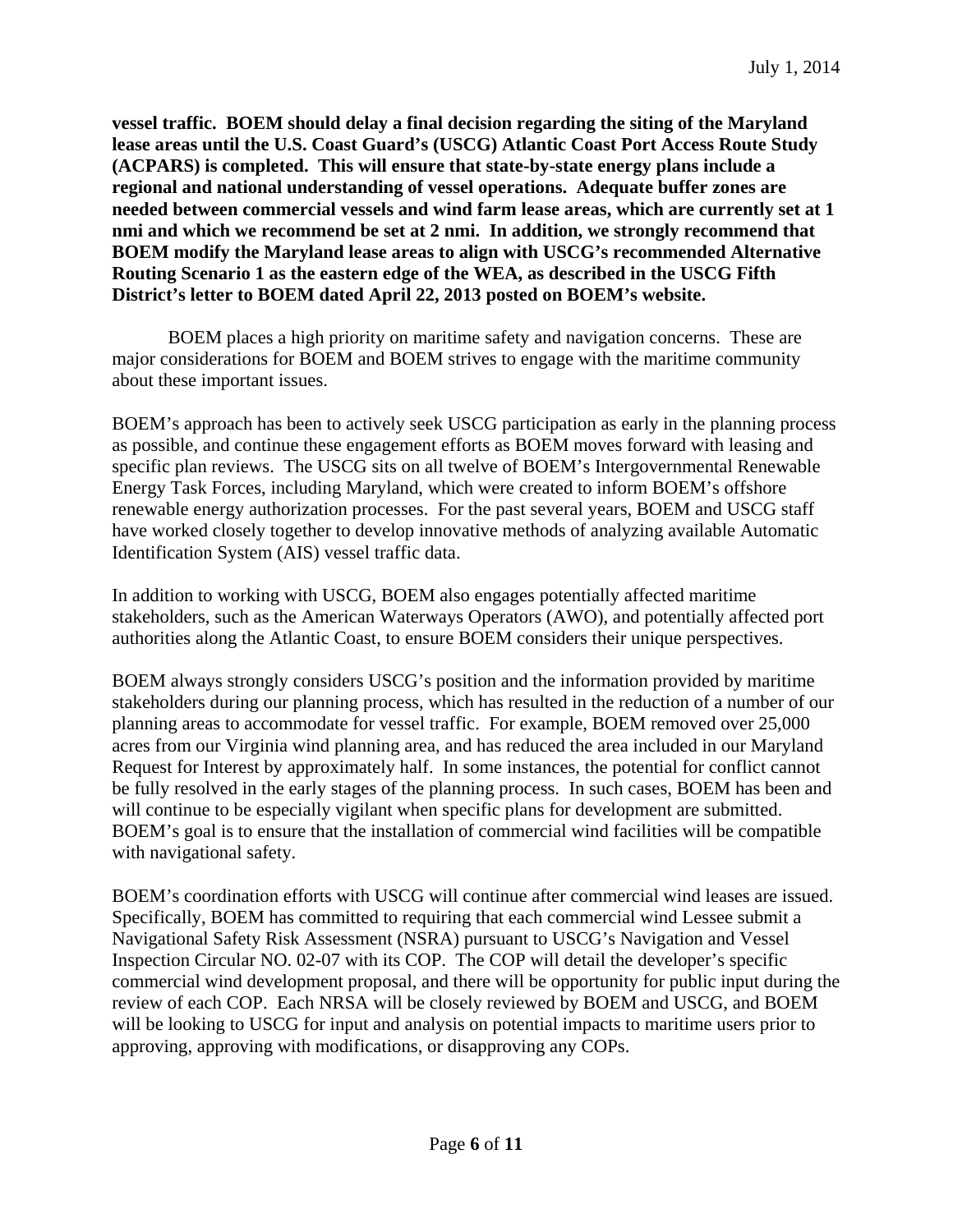*Comment:* **The proposed project may potentially affect Assateague Island National Seashore, in particular, the Seashore's natural lightscapes, soundscapes, and sediment processes. In addition, the proposed project has potential to affect other areas of National Park Service jurisdiction and special expertise, including National Historic Landmarks (NHLs), and properties that are listed or eligible for listing on the National Register of Historic Properties (NRHP). Additional studies, including a potential visualization study, may be warranted.** 

BOEM acknowledges that the bureau's actions of issuing leases and approving plans are the types of activities that have the potential to cause effects to historic properties, and as such the bureau considers these actions as undertakings subject to review under Section 106 of the National Historic Preservation Act. BOEM has executed a Programmatic Agreement (PA) between the State Historic Preservation Officers of Delaware, Maryland, New Jersey and Virginia; the Narragansett Indian Tribe; the Shinnecock Indian Nation; and the Advisory Council on Historic Preservation to guide the Section 106 review for the undertakings of lease issuance and the approval of site assessment activities. BOEM has completed the Section 106 review for lease issuance in the Maryland WEA and documented this in a Finding of No Historic Properties Affected. The PA and Findings document can be found at: http://www.boem.gov/Mid-Atlantic-Wind-Energy-Areas/.

If BOEM receives a SAP for activities within the Maryland WEA, the bureau will again initiate Section 106 review under the stipulations of the PA and will involve NPS as a consulting party. BOEM will request information on historic properties from the consulting parties, and will consult with NPS to identify NHLs and other historic properties within the Area of Potential Effect (which under the PA is defined to include the viewshed from which meteorological structures would be visible).

Many of the concerns raised in this comment are specific to impacts from the full scale commercial development of wind turbines within the Maryland lease areas. These are activities that the bureau has not yet considered under NHPA or NEPA. If BOEM receives a COP, the bureau will again initiate consultation under Section 106 to consider the effects of the activities in the COP on historic properties (including NHLs) and will involve NPS as a consulting party.

Regarding the request for a visualization study, further consideration of viewshed impacts will be achieved through the consultation and environmental review that takes place when BOEM receives a SAP or COP for proposed activities within the Maryland lease areas.

*Comment:* **The development of the commercial Maryland lease areas could impact biological resources of Assateague Island National Seashore, including migratory fly-ways or other migration routes. The NPS is concerned that species that are important to the park's natural resources and also to the visitor experience may be negatively impacted by development in these OCS lease areas. Both spatial and temporal consideration of siting, construction and operational phases of any offshore development should be addressed to avoid migratory routes and to minimize impacts to migratory bird feeding habitats.**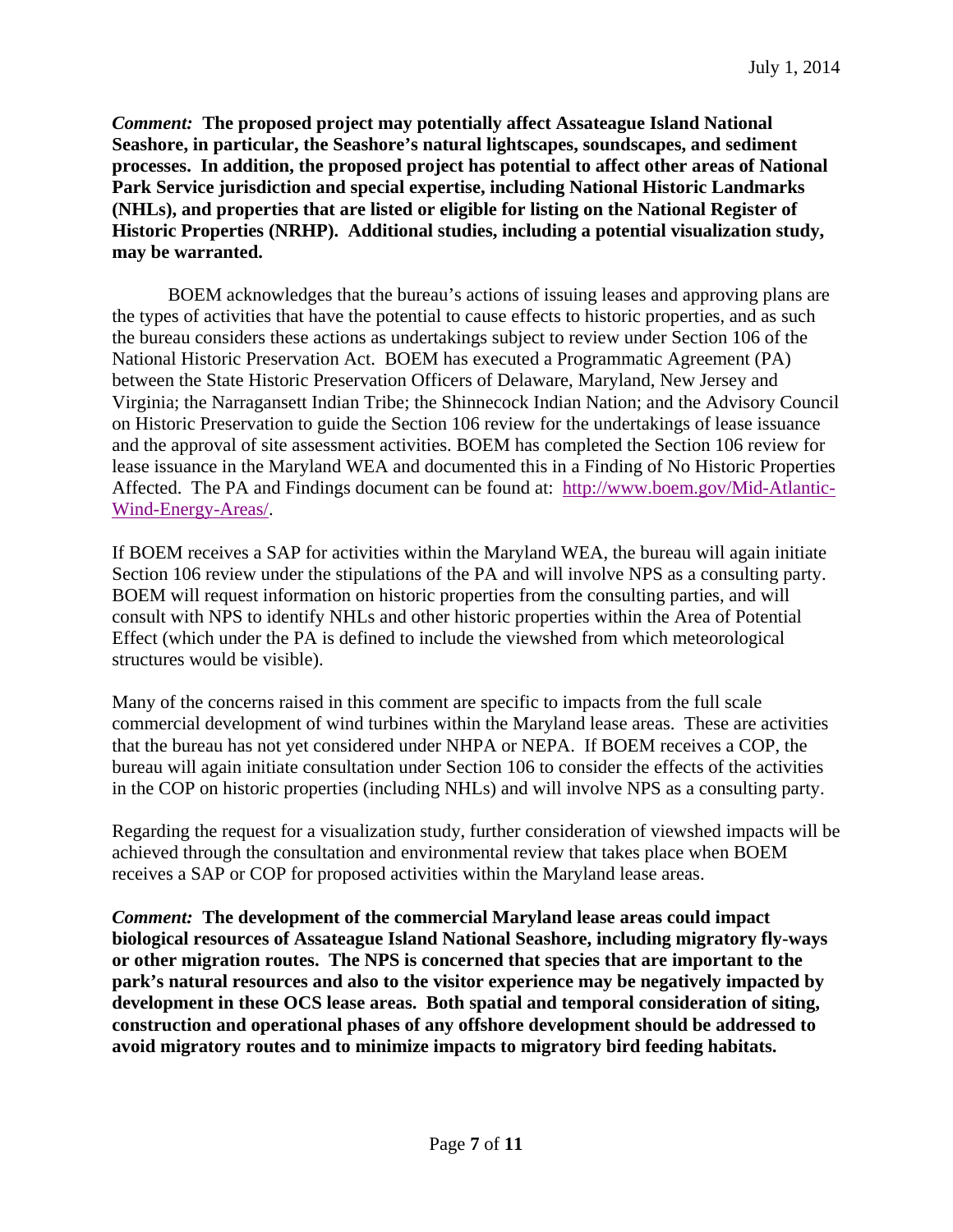BOEM appreciates and shares many of these concerns. It is important to point out that the issuance of the leases resulting from this sale would not constitute an approval of project specific plans to develop offshore wind energy. Such plans, expected to be submitted by successful Lessees, will be subject to subsequent environmental and public review prior to any decision to proceed with development. In fact, BOEM recommends the applicants engage in discussions with other agencies (e.g., U.S. Fish and Wildlife Service, NOAA National Marine Fisheries Service, NPS) and concerned parties to help resolve any issues which may arise as early as possible (see Guidelines for Providing Avian Survey Information for Renewable Energy Development on the Atlantic Outer Continental Shelf Pursuant to 30 CFR Part 585).

*Comment:* **BOEM notes in the PSN that BOEM "reserves the right to withdraw areas from this lease sale prior to its execution of a lease." We request that the agency follow the procedure it established for itself in response to comments on the RI/MA and Virginia PSNs ("BOEM should avoid, but establish procedures for, withdrawing blocks prior to lease execution"), contained in its June 4, 2013 "Response to Comments and Explanation of Changes from the Rhode Island and Massachusetts Proposed Sale Notice to the Final Sale Notice" (page 8).** 

 BOEM anticipates following the same procedure as outlined for previous lease sales. BOEM does not anticipate withdrawing blocks or reducing their size prior to lease execution. BOEM reserves this right to preserve its flexibility in the event of some unanticipated event. However, in the unlikely event that a LA included in a winning bid is withdrawn or reduced the winning bidder will be given the right to renege without penalty on the remaining LAs in its bid. Should the bidder choose to acquire the remaining LAs, the purchase price will be scaled down on a pro rate basis reflecting the most recent round's asking prices for the LAs included in the winning bid and the pro rata reduction in LA acreage.

# **5. Comments Related to Lease Specific Terms, Conditions, and Stipulations**

# *Comment:* **Several commenters recommended that BOEM adopt additional stipulations for the protection of North Atlantic right whales similar to those contained in a voluntary agreement for the Mid-Atlantic WEAs.**

 BOEM is supportive of the collaborative efforts between environmental nongovernmental organizations and offshore wind developers to pursue novel mitigation measures. BOEM believes the standard operating conditions in the proposed lease are sufficient to protect endangered species, including the North Atlantic right whale, in the proposed lease area during site assessment activities. These conditions were developed in consultation with the National Marine Fisheries Service to provide appropriate measures to reduce potential impacts from site assessment and site characterization activities. BOEM supports coordination and cooperation between environmental organizations and offshore wind energy developers as exemplified in the referenced environmental agreement. For any voluntary measures that may be less restrictive than those described by BOEM, BOEM's environmental requirements and lease stipulations must be followed. BOEM remains committed to using the best science and scientific methodologies currently available to support effective mitigations to protect the North Atlantic right whale.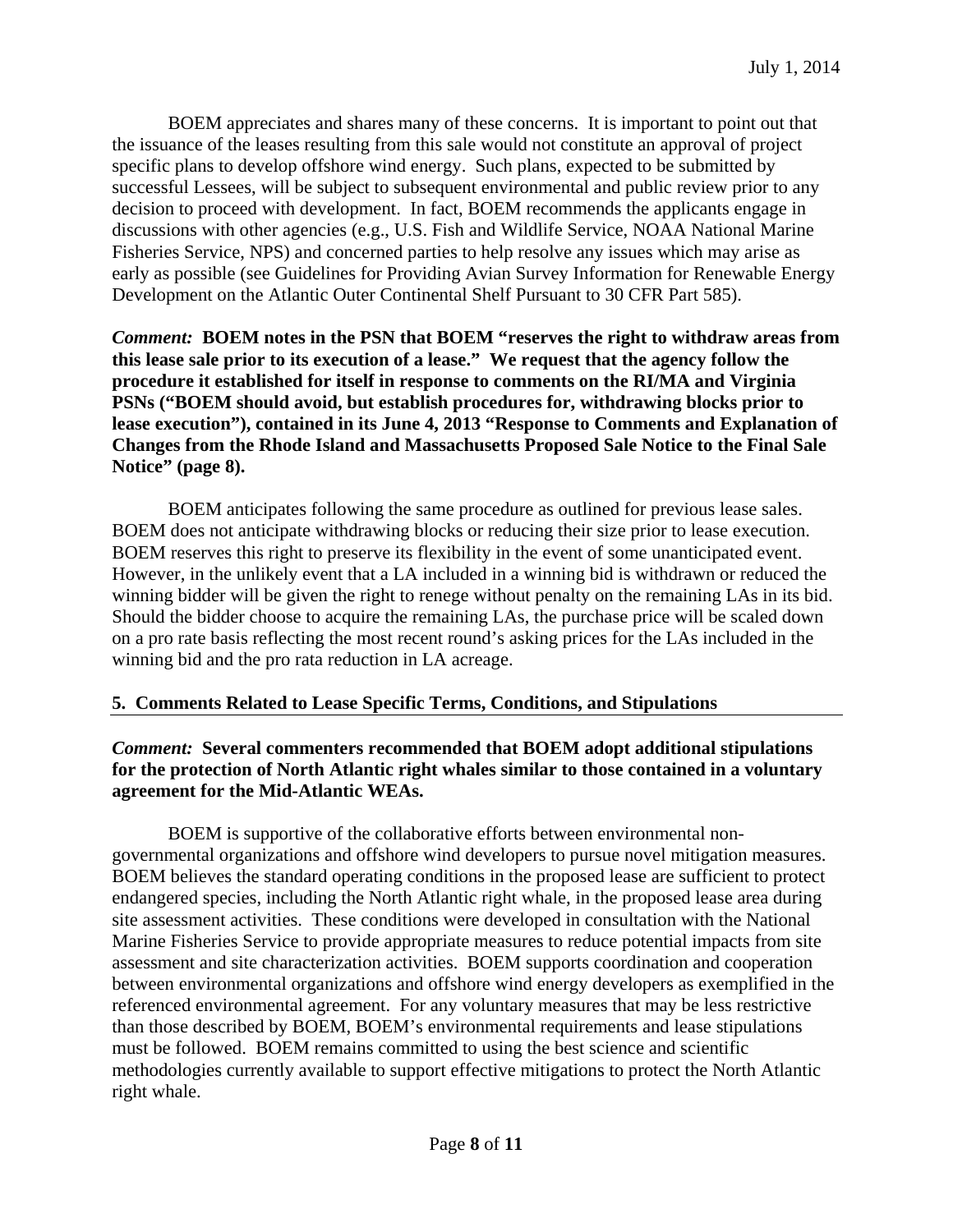*Comment:* **Addendum "C", Stipulation 4.1.1.5.2.2 requires vessels to reduce their speed to 10 knots when pods or large assemblages of delphinoid cetaceans are observed. However, such reduced speed could compromise safety in some circumstances because maintaining course and speed is important for the maneuverability of certain vessels in some sea conditions. Accordingly, this stipulation should be revised by adding, after ''to 10 knots (18.5 km/h) or less," the following phrase: "or to the lowest speed greater than 10 knots that does not pose a safety threat to the crew or vessel. "** 

BOEM believes that this comment's concern is already adequately addressed in Addendum "C", Stipulation 4.1.1, where it states the Lessee must comply with Stipulations 4.1.1.1 through 4.1.1.7, "except under extraordinary circumstances when complying with these requirements would put the safety of the vessel or crew at risk."

*Comment:* **Addendum "C", Section 4.2.3 should be revised as follows: The purpose of this meeting will be for the Lessee and the Qualified Marine Archaeologist to discuss the Lessee's Survey Plan and consider requests to monitor portions of a program for tribal review, participation in the review, and comment on the archaeological survey and geotechnical sampling results."** 

 BOEM disagrees with this proposed change and has retained the original text for Stipulation 4.2.3. The original text reflects the consulting parties' desire under the Section 106 Programmatic Agreement to be allowed to be present aboard the vessels to monitor the survey activities and to be allowed to observe the core logging and recordation. While we do not feel that our regulatory jurisdiction allows us to make this mandatory of all developers, we do want to provide the opportunity for the tribes to request it and for the developers/lessees/grantees to consider the request in a good faith manner. It is BOEM's responsibility to review and to solicit comment from the tribes on the results of surveys, but it would be up to the developers to consider the tribes' request for direct participation in the surveys. For this reason, the proposed changes do not meet the intent of the original stipulation nor do they accord with the Finding that was prepared for lease issuance.

*Comment:* **BOEM should edit Addendum "C", Stipulation 4.3.6.1, to insert the word "initially" before "must ensure a 200-meter radius exclusion zone" for clarity. This change would be beneficial because the final exclusion zone for cetaceans, pinnipeds, and sea turtles during HRG surveys should be based on actual equipment used and could increase or decrease from a 200-meter radius.** 

BOEM disagrees with this proposed change and has retained the original text for Stipulation 4.3.6.1. The Standard Operating Conditions in Addendum "C" have been updated to reflect the most recent Endangered Species Act Biological Opinion from the National Marine Fisheries Service.

*Comment:* **BOEM should disallow seismic surveys or pile driving when visibility is poor. The Maryland leases allow operators to conduct activities at night and when visibility is poor as long as they obtain approval from the Lessor.**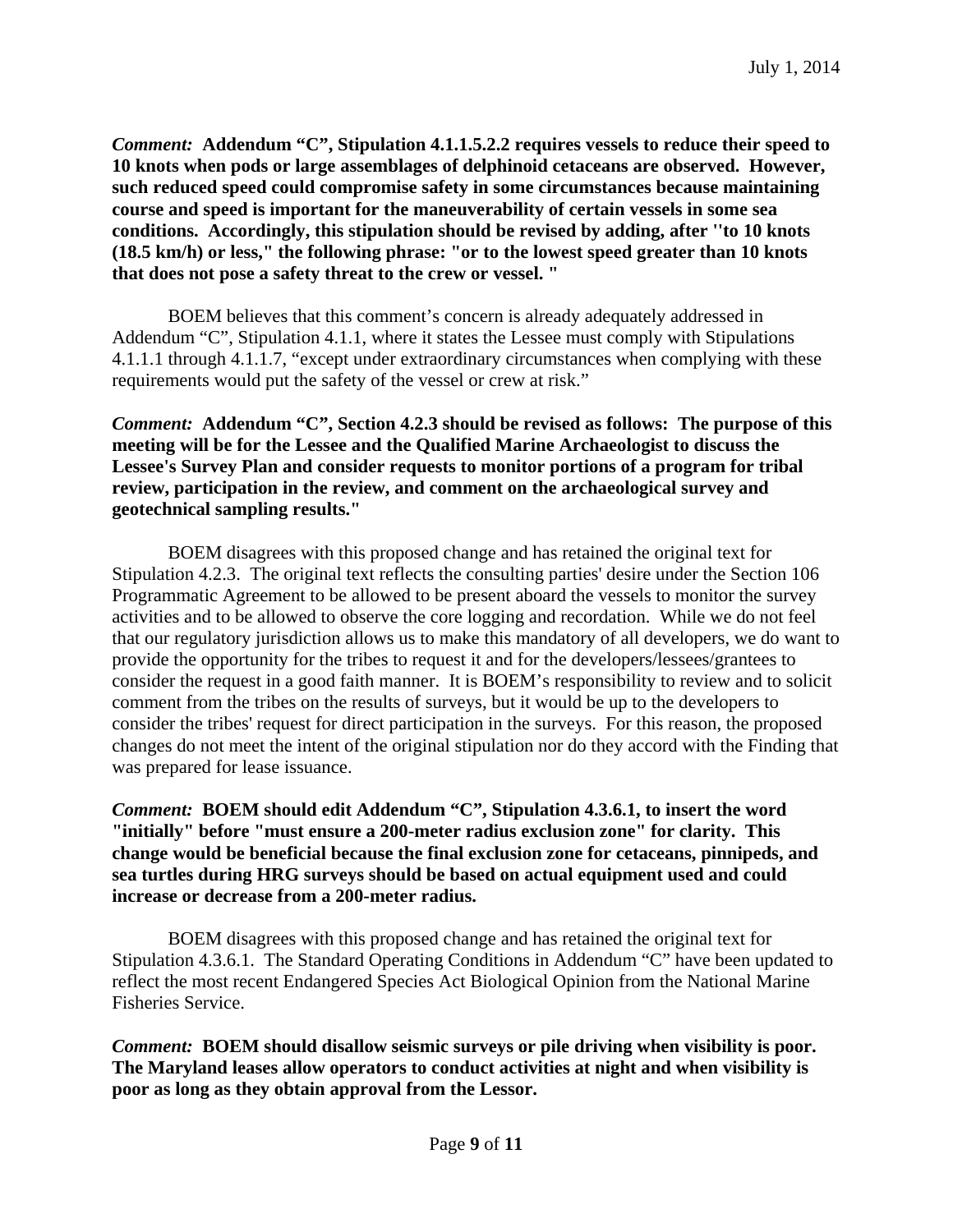Addendum "C", Stipulation 4.3.2 states that HRG and geotechnical operations may not be conducted at times of low visibility, except as allowed under Stipulation 4.3.3, which states that operations may be allowed under these conditions only if BOEM determines that the mitigation plans, supplied by the Lessee, are effective. Specifically, it states "the Lessee must submit to the Lessor an alternative monitoring plan detailing the alternative monitoring methodology (e.g., active or passive acoustic monitoring technologies). The Lessor may decide to allow the Lessee to conduct G&G surveys in support of plan submittal at night or when visual observation is otherwise impaired using the proposed alternative monitoring methodology." BOEM believes this provision provides adequate coverage and gives BOEM the discretion to disapprove an alternative monitoring plan that it deems inadequate. The lease does not include environmental stipulations for site assessment activities or construction activities. Stipulations covering those types of activities, such as pile driving, will be considered in the future incident to BOEM receiving, reviewing and approving a project-specific plan such as a Site Assessment Plan or a Construction and Operations Plan.

# *Comment:* **BOEM should set a sound intensity limit during pile driving and adequately analyze and require sound dampening technologies.**

The lease does not include environmental stipulations for site assessment activities or construction activities. Stipulations covering those types of activities, such as pile driving, will be considered in the future incident to BOEM receiving, reviewing and approving a projectspecific plan such as a Site Assessment Plan or a Construction and Operations Plan.

BOEM remains committed to using the most up-to-date science currently available and – in accordance with National Marine Fisheries Service's Conservation Recommendations in BOEM's Endangered Species Act consultations – is supporting studies in areas where data is currently not available. Studies include HRG survey sound source verification (see: http://www.boem.gov/Collaborative-Archaeological-Investigations-Sound-Source-Verifications-Final/) and pile-driving mitigation (http://www.bsee.gov/Research-and-Training/Technology-Assessment-and-Research/Project-634/). In addition, BOEM has recently made available the proceedings of a meeting BOEM convened to evaluate noise-mitigating technologies, including pile-driving mitigation (see:

https://www.infinityconferences.com/InfiniBase/Templates/183779/Links.html). In order to reduce the potential for injury to protected species, BOEM has made use of previous reports and modeled areas of ensonification from pile driving activities, in consultation with the National Marine Fisheries Service, and has adopted a very conservative shutdown requirement that would apply to all incursions into the exclusion zone during pile driving. Exclusion zone and Protected Species Observer requirements, as well as soft-start procedures, also provide supportive mitigations to minimize any possible impacts to protected species. The use of vibratory hammers is restricted and empirical data collection on the acoustic nature of this methodology is only recently being undertaken in Europe and is currently underway, with no data being readily available.